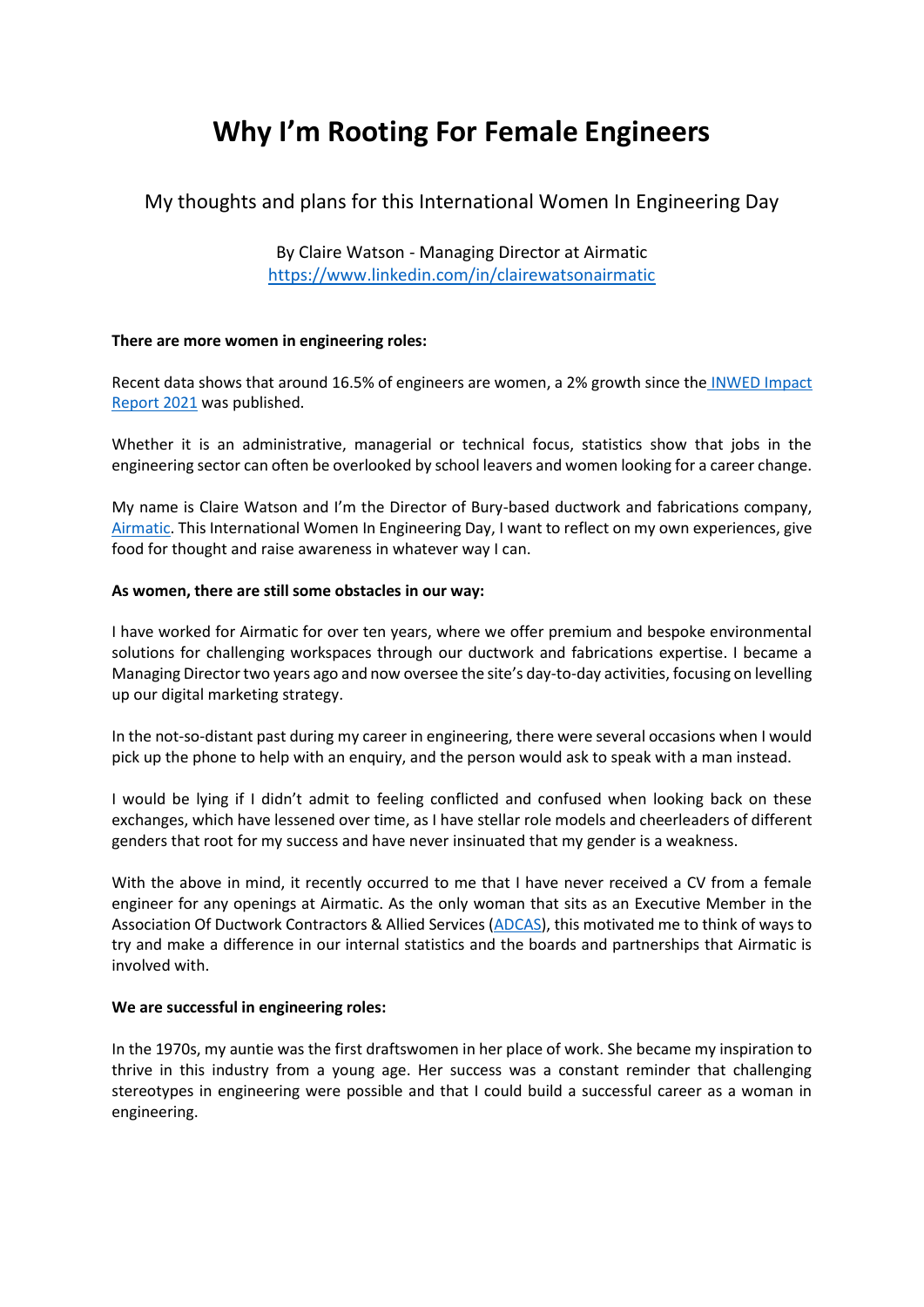Fast forward to 2022, and I'm the first woman to become a Managing Director at Airmatic. The role is rewarding, challenging and full of potential. After recently completing an Oxford University course in Leadership, my eyes are open to the many existing and future opportunities available to Airmatic.

With the help of our team, I steered the Airmatic brand's relaunch, built upon yesterday's expert knowledge to recruit tomorrow's forward-thinking talent, which was a massive milestone in my career.

## **Let's inspire the female talent of tomorrow:**

As women in engineering, our voices should be loud enough for young women and those searching for a rewarding career to hear. Awareness days such as International Women in Engineering Day are a vital part of this, where we can come together to shine a light on our ability and innovation.

I have made an application to become a mentor through The Girls Network, a charity that supports young women through their all-important journey to maximise their ambitions and reach their career potential. By doing this, I hope to share my experiences and encourage those I speak with to consider engineering as a career path.

Alongside this, we will be hosting an Airmatic open day for local secondary schools in the Greater Manchester area on the 7th of July, aligning with UK National Manufacturing Day. The positive action in the local community means a great deal to us, and we hope that young women of school leaving age will take inspiration from our numerous activities and maybe even see their future potential.

## **We can thrive together:**

My preparation for this International Women in Engineering Day has been an enlightening experience that has paved the way for my future efforts to support fellow women in the industry. I aim to introduce more female figures to ADCAS, where like-minded people of all genders can exchange ideas and grow together.

I'll be starting a recruitment search for the talent of tomorrow, liaising with Apprenticeship UK and other government schemes to raise awareness of career and growth opportunities within the industry.

I would love to expand my network and welcome any fellow women in engineering to get in touch so we can learn from each other and make a difference. Our voices are louder together, so let's do our part to increase the 16.5% statistic in time for International Woman In Engineering Day 2023.